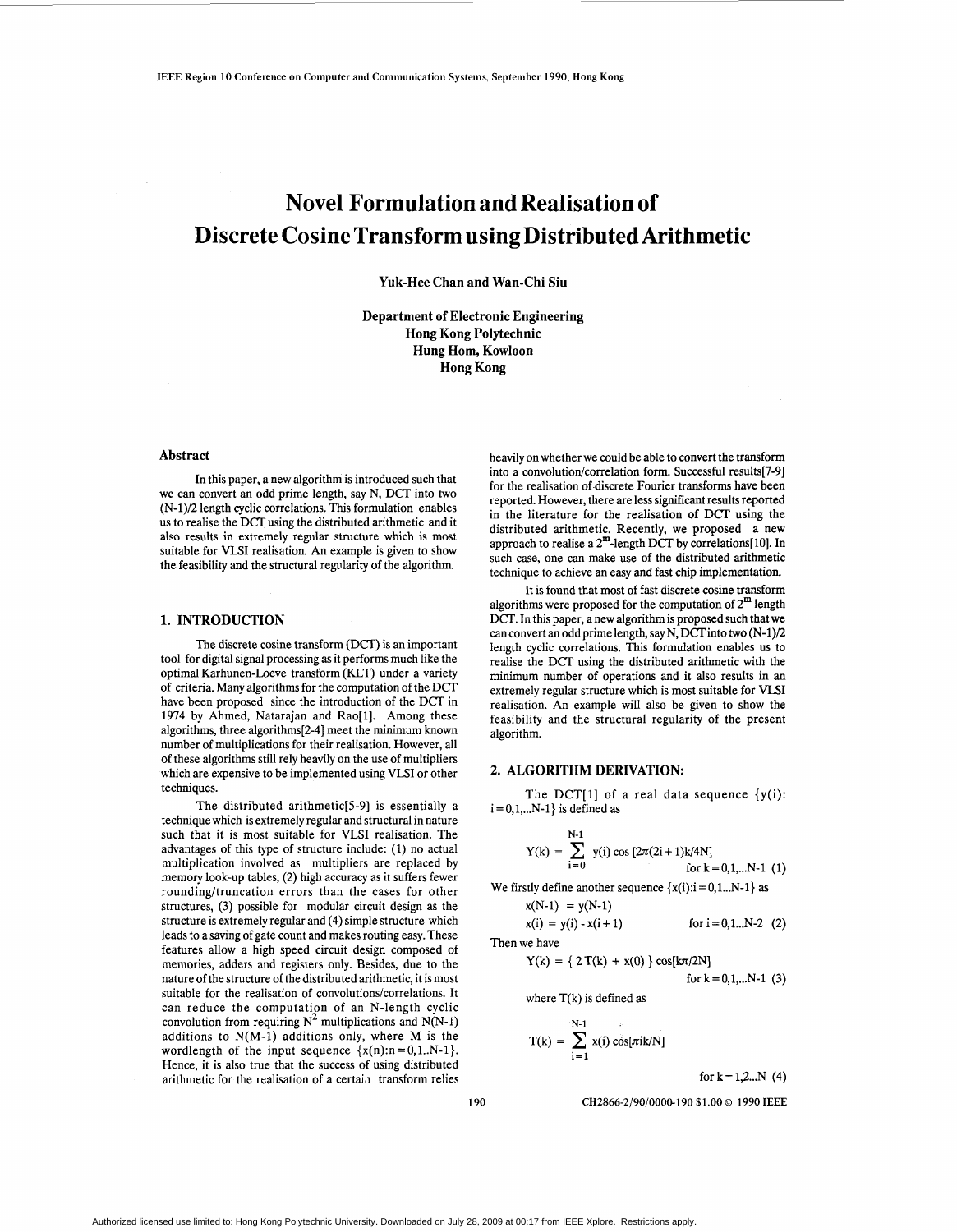Among Y(k)'s, Y(0) = 
$$
\sum_{i=0}^{N-1} y(i)
$$
, which requires

simple additions only. For other terms of  $Y(k)$ , we have to obtain the sequence  ${T(k): k = 1, 2...N-1}.$ 

Now let N be **an** odd prime. If we split T(k) into odd and even sequences, we have

$$
T(2k) = \sum_{i=1}^{N-1} x(i) \cos [2\pi i k/N]
$$
  
for k = 1,2..., (N-1)/2 (5)

and

$$
T(2k^{2} + 1) = \sum_{i=1}^{N-1} x(i) \cos[\pi i (2k^{2} + 1)/N]
$$
  
for k' = 0, 1..., (N-3)/2 (6)

Let  $2k' + 1 = N - 2k$ , then we have

$$
T(N-2k) = \sum_{i=1}^{N-1} e(i) \cos[2\pi i k/N]
$$
  
for k = 1,2...,(N-1)/2 (7)  
where e(i) = (-1)<sup>i</sup> x(i) for i = 1,2...,(N-1) (8)

**As** N is prime, there exists a bijective mapping on the set INDEX = { $i:i = 1,2...N-1$ } to itself:

$$
\langle g' \rangle_N = u \tag{9}
$$

where  $u, v \in \{1, 2, \ldots N-1\}$ , g is a primitive root of N and  $\langle x \rangle$  means the residue of the number x modulo N. If we extend the domain of  $T(N-2k)$  and  $T(2k)$  in eqn.(7) and (5) to  $\{k:k\epsilon\}$ NDEX $\}$ , we have

$$
T'(k) = \sum_{i=1}^{N-1} x'(i) \cos[(2\pi/N) < g^{i+k} >_{N}]
$$
\n(10)

and 
$$
T'(k) = \sum_{i=1}^{N-1} e'(i) \cos[(2\pi/N) < g^{i+k} > N]
$$
 (11)

where 
$$
x'(i) = x(_N)
$$
  
\n $e'(i) = e(_N)$   
\n $T'(k) = T(2 < g^k >_N)$   
\n $T''(k) = T(N-2 < g^k >_N)$   
\nfor  $i, k \in \text{INDEX}$  (12)

We note that equations (10) and (11) are in circular correlation form which can be computed easily **as** there exists a number of fast and easy-implemented algorithms for the realisation of such a structure. Moreover, we can make a further simplification on these equations.

Consider the correlation  $T'(k)$  in eqn.(10) for  $k = 1$  to N-1, we have

$$
\begin{bmatrix}\n\mathbf{T}(1) \\
\mathbf{T}(2) \\
\cdot \\
\cdot \\
\mathbf{T}(N-1)\n\end{bmatrix} = \n\begin{bmatrix}\n\mathbf{C}(2) \, \mathbf{C}(3) & \mathbf{i} & \mathbf{C}(1) \\
\mathbf{C}(3) \, \mathbf{C}(4) & \mathbf{i} & \mathbf{C}(2) \\
\cdot & \cdot & \cdot \\
\cdot & \cdot & \cdot \\
\mathbf{C}(1) & \cdot & \cdot & \mathbf{C}(N-1)\n\end{bmatrix} \n\begin{bmatrix}\nx(1) \\
x(2) \\
x(2) \\
\cdot \\
\cdot \\
\cdot \\
\cdot \\
\cdot\n\end{bmatrix} \tag{13}
$$

where  $C(n) = cos[(2\pi/N) < g<sup>n</sup> > N]$ 

$$
\mathcal{L} \subset \mathcal{L}
$$

As 
$$
T'(N-1)/2 + n) = T'(n)
$$
  
for  $n = 1, 2, ..., (N-1)/2$  (15)

only  $T'(0)$ ,... $T'(N-1)/2$ ) are required to compute. One may observe that  $\hat{C}((N-1)/2+n) = C(n)$  for  $n = 1,2... (N-1)/2$ . Hence we have

$$
\begin{bmatrix}\nT'(1) \\
T'(2) \\
\vdots \\
T'(N-1)/2\n\end{bmatrix} = \begin{bmatrix}\nC(2) C(3) & \cdot & \cdot & C(1) \\
C(3) C(4) & \cdot & \cdot & C(2) \\
\cdot & \cdot & \cdot & \cdot \\
C(1) & \cdot & \cdot & \cdot \\
C(1) & \cdot & \cdot & \cdot \\
\end{bmatrix} \begin{bmatrix}\nx'(1) + x'(N+1)/2 \\
x'(2) + x'(N+3)/2 \\
\cdot & \cdot & \cdot \\
x'(N-1)/2) + x'(N-1)\n\end{bmatrix}
$$
\n(16)

In other words, T'(k) is given by: T'((N-1)/2+ k) = T'(k)

$$
= \sum_{i=1}^{(N-1)/2} \{ x'(i) + x'((N-1)/2+i) \} C(i+k)
$$

for  $k = 1, 2, \ldots$  (N-1)/2 (17)

Similarly,  $T'(k)$  can be realised through another This becomes an (N-1)/2 length cyclic correlation. (N-1)/2 length cyclic correlation:

 $T''((N-1)/2 + k) = T''(k)$ 

$$
= \sum_{i=1}^{(N-1)/2} \{ e'(i) + e'((N-1)/2+i) \} C(i+k)
$$

for  $k = 1, 2, \ldots$  (N-1)/2 (18)

In summary, we can realise a prime length N DCT by computing two (N-1)/2 correlations with a cost of N-1 multiplications and  $7(N-1)/2$  additions. This structure is particularly attractive for hardware realisations such **as** using the distributed arithmetic[6] or other **VLSI** design techniques.

## **3. ANEXAMPLE**

input sequence  $\{y(i): i = 0, 1, \ldots, 6\}$ . Obviously, we have We now clarify our proposal with a length 7 DCT with

$$
Y(0) = y(0) + y(1) + y(2) + y(3) + y(4) + y(5) + y(6)
$$

To obtain other  $Y(k)$ 's, we firstly compute the sequence  $x(i)$  from  $y(i)$  with eqn.(2):

 $x(6) = y(6)$  $x(5) = y(5) - y(6)$  $x(4) = y(4) - y(5) + y(6)$  $x(3) = y(3) - y(4) + y(5) - y(6)$  $x(2) = y(2) - y(3) + y(4) - y(5) + y(6)$  $x(1) = y(1) - y(2) + y(3) - y(4) + y(5) - y(6)$  $x(0) = y(0) - y(1) + y(2) - y(3) + y(4) - y(5) + y(6)$ 

Then from eqn.(3), we have

 $Y(1) = [2 T(1) + x(0)] \cos(\pi/14)$ 

**(14)**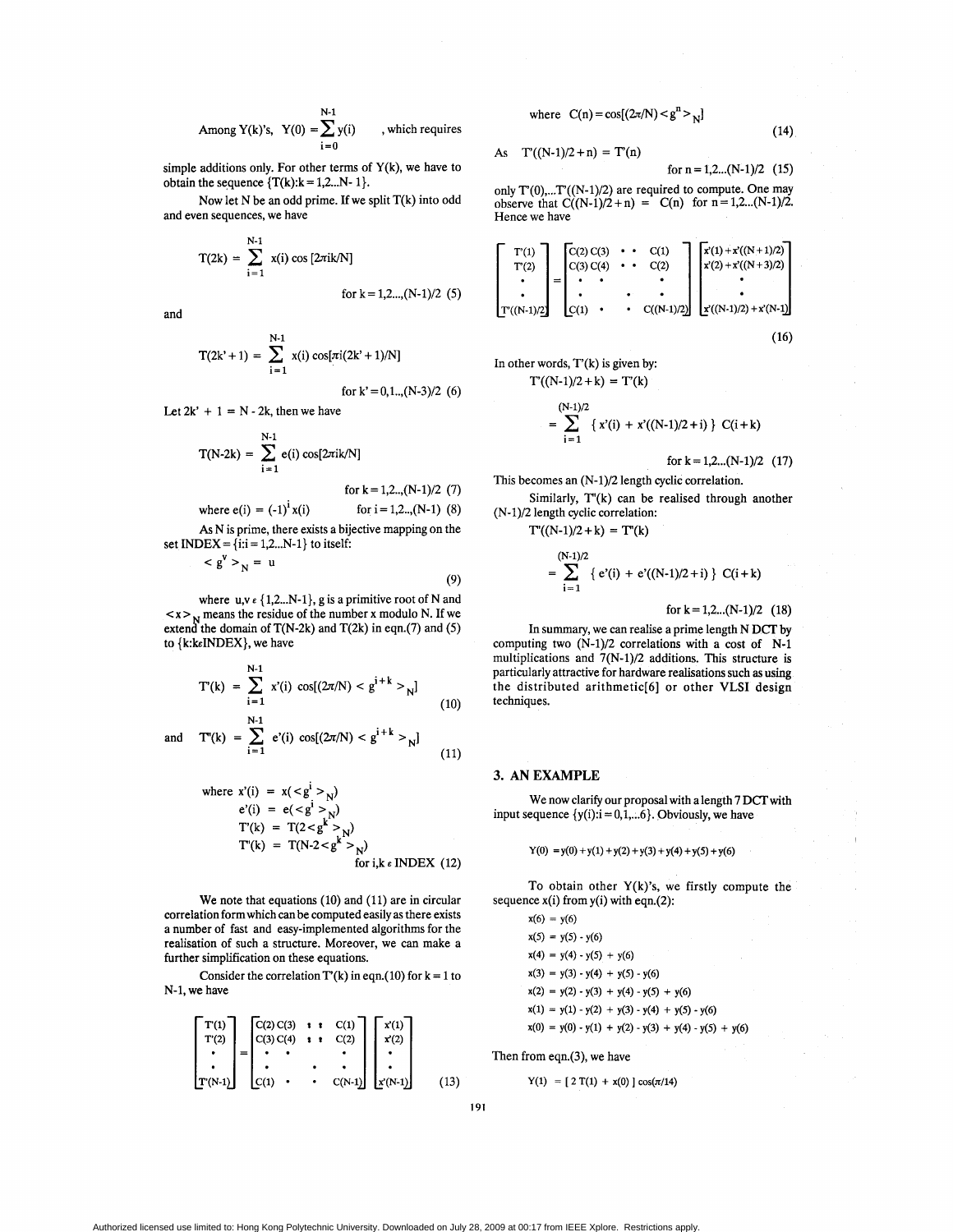$Y(2) = [2 T(2) + x(0)] \cos(2\pi/14)$  $Y(3) = [2 T(3) + x(0)] \cos(3\pi/14)$  $Y(4) = [2 T(4) + x(0)] \cos(4\pi/14)$  $Y(5) = [2 T(5) + x(0)] \cos(5\pi/14)$  $Y(6) = [2 T(6) + x(0)] \cos(6\pi/14)$ 

By choosing 3 as the primitive root, eqn (17) gives us the results of  $\{T(k): k=2,4,6\}$ :



for  $a = \pi/7$ 

 ${T(k):k = 1,3,5} can also be obtained from eqn (18)$ 

|  |  |  |  |  | $\begin{bmatrix} \mathbf{T}^{\prime\prime}(\mathbf{4}) \\ \mathbf{T}^{\prime\prime}(5) \\ \mathbf{T}^{\prime}(6) \end{bmatrix} = \begin{bmatrix} \mathbf{T}^{\prime}(1) \\ \mathbf{T}^{\prime}(2) \\ \mathbf{T}^{\prime}(3) \end{bmatrix} = \begin{bmatrix} \mathbf{T}(1) \\ \mathbf{T}(3) \\ \mathbf{T}(5) \end{bmatrix} = \begin{bmatrix} \cos 4a & \cos 12a & \cos 8a \\ \cos 12a & \cos 8a & \cos 4a \\ \cos 8a & \cos 4a & \cos 12a \end{bmatrix} \begin{bmatrix} x(4) \cdot$ |
|--|--|--|--|--|------------------------------------------------------------------------------------------------------------------------------------------------------------------------------------------------------------------------------------------------------------------------------------------------------------------------------------------------------------------------------------------------------------------------------------------------------------------------------------|
|  |  |  |  |  |                                                                                                                                                                                                                                                                                                                                                                                                                                                                                    |
|  |  |  |  |  |                                                                                                                                                                                                                                                                                                                                                                                                                                                                                    |

Hence two length-3 correlations are required for the computation of a length-7 DCT with a cost of 21 additions and 6 multiplications. These results show that, by comparing with our previously reported results[11], a further reduction in terms of the numbers of multiplications and additions required has been achieved.

## **4. HARDWARE REALISATION**

The proposed algorithm is very structural such that it is very suitable for a VLSI implementation. Particularly, one can realise it with the gate array technique. Figure 1 shows a block diagram of the implementation of the proposed algorithm, To speed up the whole process, pipelining is applied to realise the parallelism. **As** shown in figure 1, the whole process is divided into **3** stages. In stage 1, the sequence  $\{x(i)\}\$ is generated recursively from the input sequence  $\{y(i)\}\)$ . The value of  $x(0)$  is stored in a register for future usage. The coefficient **Y(0)** can be obtained at the same time by summing up the sequence  $\{y(i)\}\$ . In this stage, only some simple hardware modules such as adders, registers etc. are required.



**Figure 1. Hardware implemmlation orthr proposed nlgorilhm** 



**Figure 2. Hardware implementation of {Tfi)} sequmer** 

The hardware module for computing the sequence  ${T(k)}$  is shown in figure 2. This module contains permutation modules and two identical hardware modules used for the realisation of the correlation. If one wants to save hardware cost, either one of these two identical modules could be eliminated. However, the realisation time would be unavoidably increased as the workload of the left module would then be double.



**Figure 3. Permutation Network by using Table Look-Up.** 

The respective permutation networks are realised by using the table lookup technique as shown in figure 3. Comparing with a switch network, the table lookup technique reduces the hardware complexity and hence lowers the hardware cost. In our approach, we use a ROM to store up the address generation table such that we can fetch the permuted data within two memory accesses. It is interesting to point out that in many applications such **as**  image coding, only short length DCT is concerned. Hence, this approach is very efficient and effective as only a small-size table is needed.

The distributed arithmetic technique is used to realise the correlation hardware module. It is recognised that the distributed arithmetic architecture is very suitable for VLSI implementation as it has the following advantages: (1) complicated multiplications can be replaced by a table lookup and shift-add operations, **(2)** higher accuracy can be achieved by suffering less rounding/ truncation errors and (3) modular circuit design is possible. These features allow a high speed circuit design composed of memories, adders and registers only. Figure **4** shows the implementation of the correlation with the distributed arithmetic.

Authorized licensed use limited to: Hong Kong Polytechnic University. Downloaded on July 28, 2009 at 00:17 from IEEE Xplore. Restrictions apply.